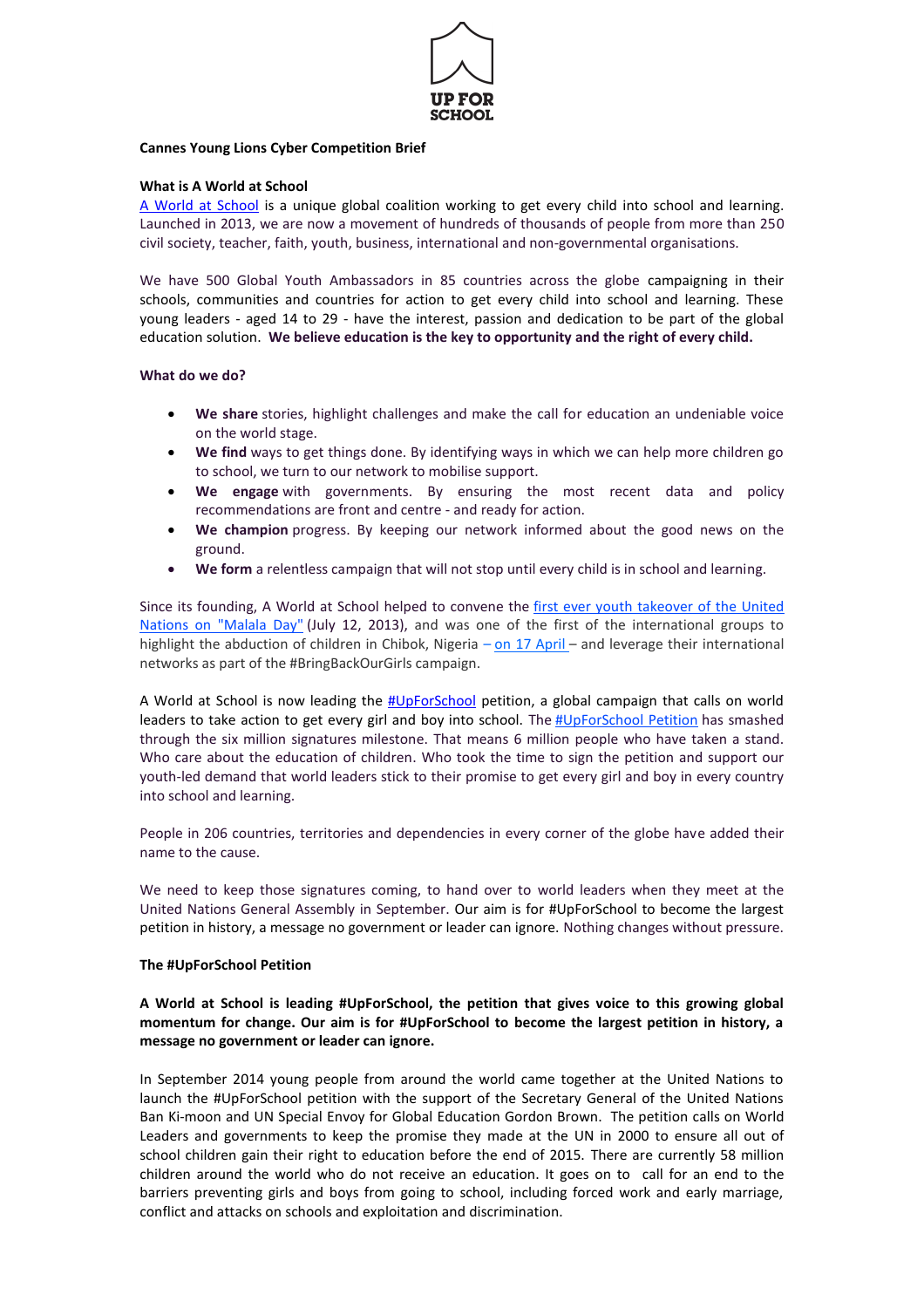

The petition will be presented to leaders during key meetings at the United Nations so that they know that there is public demand for education in their countries.

## **The Brief**

To create a social media campaign to mobilise young people around the world to collect more than 5 million #UpForSchool petition signatures to take to the United Nations in September.

### **Campaign objectives**

The target of this social media campaign is to secure 5 million signatures and achieve a Guinness world record by helping us reach the total of 25 million signatures.

### **Background information**

58 million children around the world will not set foot in a classroom this year to start their education. We are here to change that.

In 2000 world leaders made a promise at the United Nations to get every child into school by 2015 but the target is not being met.

We believe that education is the birthright of every child and the key to improved life chances, better health, expanded opportunity and future employment. Education promotes economic growth, leads to more stable societies, and fosters healthy communities. All children everywhere deserve the chance to learn and reach their full potential.

**In September this year World Leaders meet at the United Nations to look at progress on this vital goal and we will have a window of opportunity to put pressure to keep their promise. This is our moment to make sure all children gain their right to an education. But we will not see the necessary action to get every child into school unless the pressure from growing public demand is clear.**

Since the launch, millions of people around the world have signed the petition calling on world leaders to take urgent action. The petition has been signed by people from 206 different countries, territories and dependencies around the world and our biggest campaign countries so far include Bangladesh, India, Pakistan, Nigeria, Kenya, UK, US, Norway, Indonesia and the Philippines. So far the campaign has been focused on youth and teachers and students in these markets. For example, more than 400 schools have downloaded ou[r schools pack](file:///C:/Users/lizakoromila/AppData/Local/Microsoft/Windows/Temporary%20Internet%20Files/Content.Outlook/Q12I9HWV/aworldatschool.org/schools) and started collecting petition signatures in their countries. Our Global Youth Ambassadors have organised youth rallies around the world, including in [New York,](http://www.aworldatschool.org/news/entry/inspiring-stories-of-UpForSchool-youth-leaders) [London,](http://www.aworldatschool.org/news/entry/nobel-prize-winner-kailash-satyarthi-at-upforschool-london-rally-1323) [Kinshasa,](http://www.aworldatschool.org/news/entry/drc-youth-stand-upforschool-at-petition-launch-1436) [Kenya,](http://www.aworldatschool.org/news/entry/UpForSchool-campaign-launch-in-Kiberia-Kenya-1387) [Oslo](http://www.aworldatschool.org/news/entry/maiala-and-kailsah-at-nobel-childrens-party-1403) an[d Beirut.](http://www.aworldatschool.org/news/entry/lebanon-youth-leaders-are-upforschool-1985) 

Our Global Youth Ambassadors meet with the decision makers in their countries, campaigning tirelessly for the right of all children to go to school. They go out into their communities to promote the importance of education and organise large public events to draw attention to the global education issue, often working together to combine their voices and efforts. Many are active on social media and create their own films and communications. They are selected through a clear application process and come from all over the world. Many are those who were already campaigning for education but are now able to link up with others and multiply their efforts.

Our most active audience is associated with NGOs, charities or UN organizations. Also people active in social networking who are already activists and supporters of causes, keen to actively share and promote the petition. These are people with philanthropic tendencies or associated with education, such as teachers and students.

### **Our Key Messages**

Join us. Sign the #UpForSchool petition at [upforschool.org](http://upforschool.org/)

### **Target Audience**

Youth led (age 15- 30) - The digital mobilisation should be youth focused, as young people are most likely to be digitally active